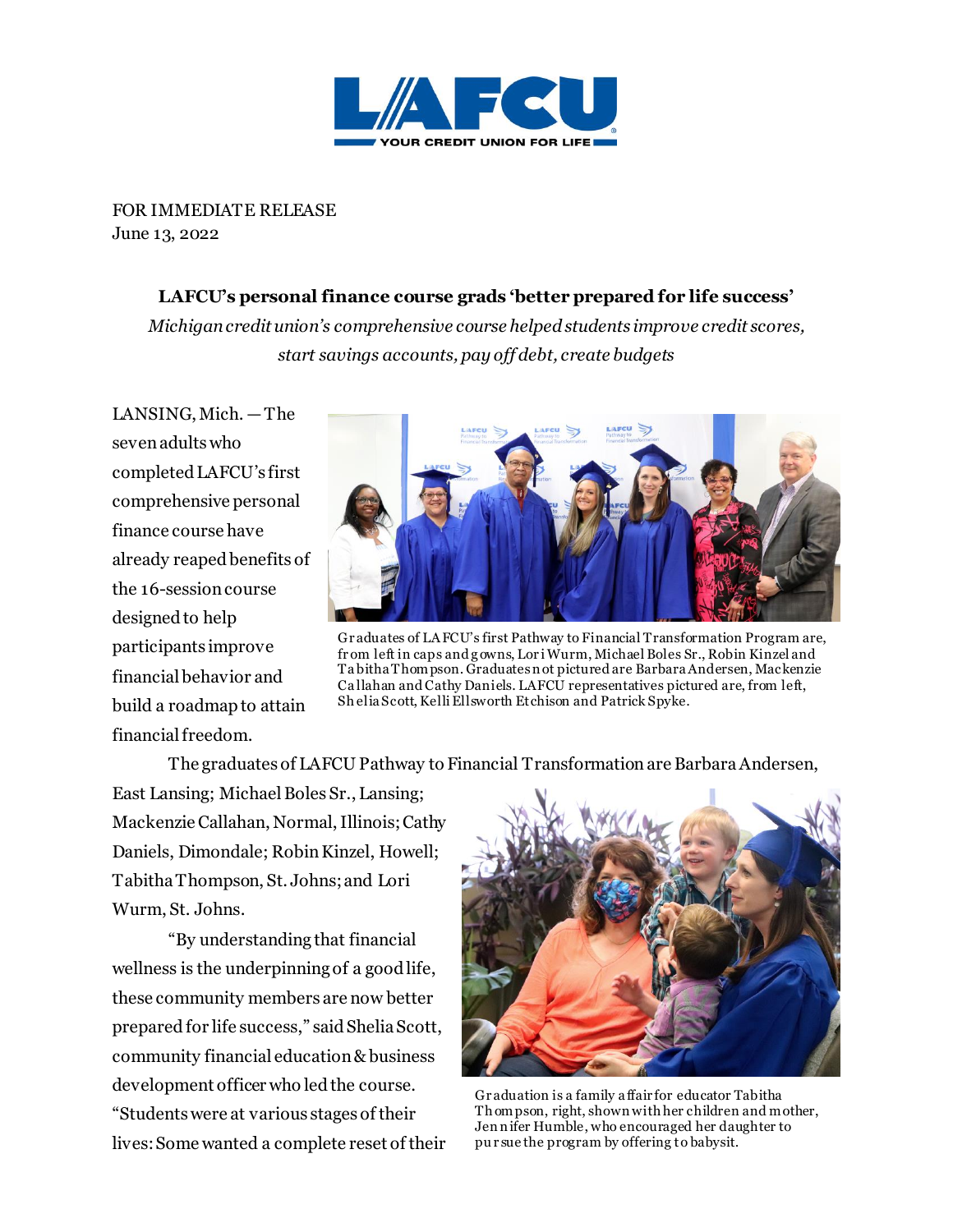financial situation; others wanted to purchase a large asset, such as a house; and some wanted to learn more about investing or how to make assets work best in retirement.



Moth er-daughter Lori Wurm, at left, and Robin Kinzel, secon d from right, tackled the personal finance course tog ether. They are with theirhusbands, from left, Cal Wurm a n d Jake Law.

"It was especially rewarding to see that by the end of the course some graduates had already improvedtheir credit score, stopped living paycheck-topaycheck, starteda savings account and paid off debt."

Cathy Daniels summed up the course's impact onher: "It changed my life. It is so useful to everyday life, it should be required learning for everyone."

Lori Wurmknew that she and her daughter, Robin Kinzel, were at stages of their lives in which they could both benefit from

intensive financial education:Wurm was starting a new career as owner of Woodbury's Flower Shop in St. Johns, and Robin was engaged to be married.

"The course was more like a conversation than a lecture class," Wurm said. "Often you feel alone about finances, but Shelia made it seem so easy. The informationwas insightful, and the experience boosted our confidence that financial freedom is within our reach.We now know that when we have a plan for success our chances of achieving it are so much greater."



Gr aduate and retired educator Michael Boles Sr. u ses his time a t the lecternto praise the course and urge LAFCU to con tinue to help schools provide financial education cu rriculum for students. He's a lso shown with his wife, Flora.

At a cap-and-gown ceremony for

the graduates, LAFCU CEO Patrick Spyke said, "We might not be changing the financial wellness of 100,000 lives today, but we've started the journey. We will continue on that path because we know a little education can make a big difference for so many in our community."

He then challenged the graduates: "If each of you share some of what you learned in the programwith a friend or relative, you can double thisprogram's impact. If they each share it with another person, the reach spreads exponentially."